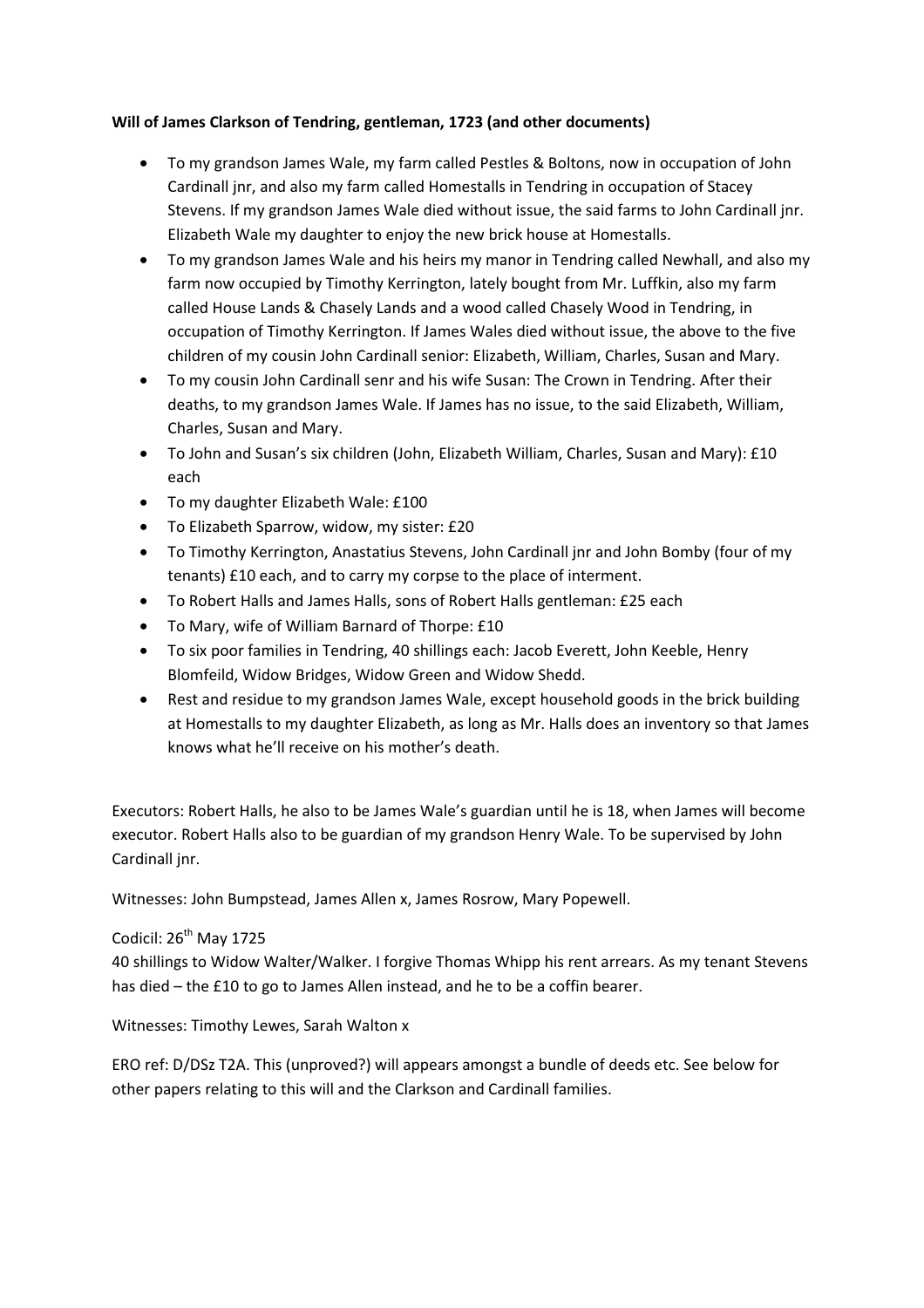Genealogical notes (18<sup>th</sup> century handwriting) on the Clarkson/Wale family (from D/DHt/F31)

- Mr. James Clarkson died 30<sup>th</sup> May 1725
- James Wale his grandson born  $6<sup>th</sup>$  July 1714, died  $14<sup>th</sup>$  September 1725
- Henry Wale born  $1<sup>st</sup>$  July 1717
- Elizabeth daughter of James Clarkson, baptised  $5<sup>th</sup>$  February 1695
- Elizabeth Clarkson married Mr. Henry Wale  $8<sup>th</sup>$  September 1713
- Mr. Henry Wale died  $17<sup>th</sup>$  August 1720. Inventory made: 29<sup>th</sup> August 1720
- Mrs. Wale married Mr. [Harris] Salter,  $13<sup>th</sup>$  July 1727

Other document in D/DSz T2A: Mr. Baxter's letter of Attorney re The Crown in Tendring (29<sup>th</sup> January 1731).

Thomas Baxter of Weeley, blacksmith, and his wife Susan – indebted to [her brother] John Cardinall of Wivenhoe, malster for malt and money lent (total of £68). Susan is seized of a fifth of the manor of Newhall and a fifth of Old House Lands and Chasely Lands and Chasely Wood (in late occupation of Timothy Carrington) and a fifth part of the Crown now in occupation of John May and a fifth of a farm called Ilsents.

Indenture dated 9th March 1727 between Thomas Sallows and Elizabeth [Susan's sister] his wife, the said Thomas and Susan Baxter and Mary Cardinall in one part, and Thomas Knapp of Thorpe of the other part to sever the jointure and make a partition of the five parts vested in Elizabeth Sallows, Susan Baxter, [Susan's other siblings] Charles, Mary and William Cardinall. It was agreed that when Susan, William and Charles reach 21 a fine should be levied of the said premises to Thomas Knapp upon trust, The Crown to be the lot of Susan. John Cardinall to pay himself the £68 out of the rents due from The Crown. John Cardinall senior and Susan his wife deceased. They divided up the things given between all five of them.

Papers apparently regarding the Chancery suit between Elizabeth Salter (James Clarkson's daughter) and Robert Halls:

States that Old House Lands, Chasely Lands and Chasely Woods was from the marriage portion of Elizabeth Beriff, and was paid to James Clarkson about 1689, and would pass to Elizabeth (Clarkson/Wale/Salter) as only surviving heir. Elizabeth claims James Clarkson concealed this from her when she married Henry Wale.

Henry Wale died about  $19^{th}$  August 1720 – left issue James and Henry. James Wale died  $14^{th}$ September 1725, an infant, and Henry is still living about 11 years old. James Clarkson died 2<sup>nd</sup> June 1725 (made his will in 1723).

Elizabeth and her second husband claim she was "a weak and sickly woman […] under great infirmity of mind and incapable of understanding" what she was owed from the estates of her husband and her father, and that Robert said she was left with nothing as the estate was encumbered. Robert encouraged her to sell her Tendring property, and didn't leave her with copies of the deeds. Elizabeth married Harris Salter on 13<sup>th</sup> July. She claims Robert Halls cut timber on the premises and on other parts of Elizabeth's estate.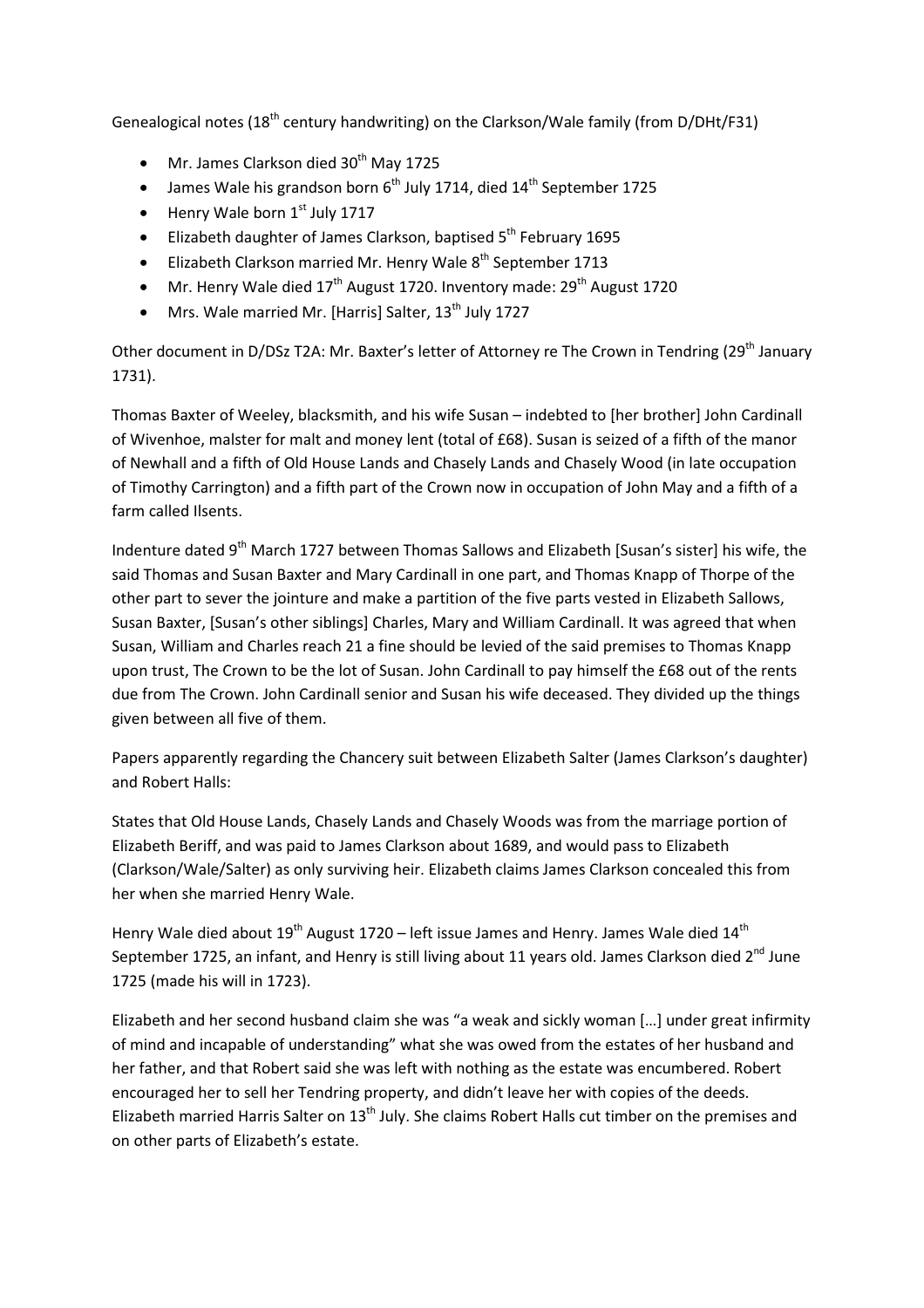Robert Halls answers and denies he hid anything from her and claims she wasn't sickly or incapable of understanding.

D/DSz F1, F3, F4, F5 regarding Clarkson Cardinall:

F1: 21<sup>st</sup> March 1759: Commission as Ensign in Eastern Battalion of the Essex Militia. 2<sup>nd</sup> April 1762: becomes Lieutenant of Foot in same.

F3: Tendring, Essex. Inventory of John Cardinall, gentleman. 1<sup>st</sup> July 1760.

F4: To Mr. Cardinall at Wivenhoe, from Philip Morant, dated 22<sup>nd</sup> August 1750, giving him historical info on Newhall. "You, who are Lord of the Manor of Tendring" – doesn't give Mr. Cardinall's first name, but is addressed to Mr. Cardinall of Wivenhoe.

F5: 30<sup>th</sup> September 1729. Harris Salter to sell John Cardinall all right and title of house etc. occupied by James Allen in Tendring.

D/DHt F31: two notebooks, being inventories, list of executor expenses etc. Includes genealogical notes (above). Also includes mention of Elizabeth Cardinall in 1721 and 1722 being Elizabeth Clarkson/Wale/Salter's servant. Thomas Newcomb and James Allen are amongst those buying items from Mr. Clarkson's estate. Henry Wale seems to have owned Little Bardfield Hall. Inside one of the notebooks, in twentieth century handwriting (in pencil, which implies it could be someone studying at the archive):

"Draft of indenture John Rayner of Wivenhoe, Surgeon and Sarah his wife, and Thomas Coop of Fingringhoe and Margaret? His wife of [an?] part Richard Freshfield of Colchester, property in Polstead, Suffolk, 1739." [It is likely they mean Thomas Cooper, rather than Coop, but it is not clear how this is relevant to the Clarkson and Cardinall families, although a connection between the Coopers and the Clarkson/Cardinalls is not unexpected.].

D/DHt F30: 28<sup>th</sup> & 29<sup>th</sup> February 1694: James Clarkson and Richard Beriffe – Tendring Hall and Old House Land and Chasely Fields in Tendring.

23<sup>rd</sup> March 1725 – Elizabeth Wale, widow to have Tendring Hall for her natural life, then to Henry Wale her son.

Robert Halls and Samuel Halls, gentlemen, of Colchester, said Henry Wale brought action against Elias Stow and Thomas Groome for stealing wood from his land in Tendring (Parsonage Heath). 10 oaks and 10 elms. Seems to have been declared not guilty (or they pleaded not guilty). They seem to be trying to establish if it was customary for people to take wood from that land. Henry Wale son of Henry Wale brought action against William Cardinal of Alresford, gentleman – claiming William broke into Parsonage Heath and cut down several trees [did William Cardinal hire Elias Stow and Thomas Groome?].

Rent collection by Robert Halls, gent, steward of the Manor of New Hall:

- John Cardinall: Pestles (4 shillings 4 pence) & Boltons (1 shilling 6 pence)
- Thomas Sallows jnr, The Crown, now the estate of Mr. James Wale Lord of the Manor of Newhall, 4 pence.